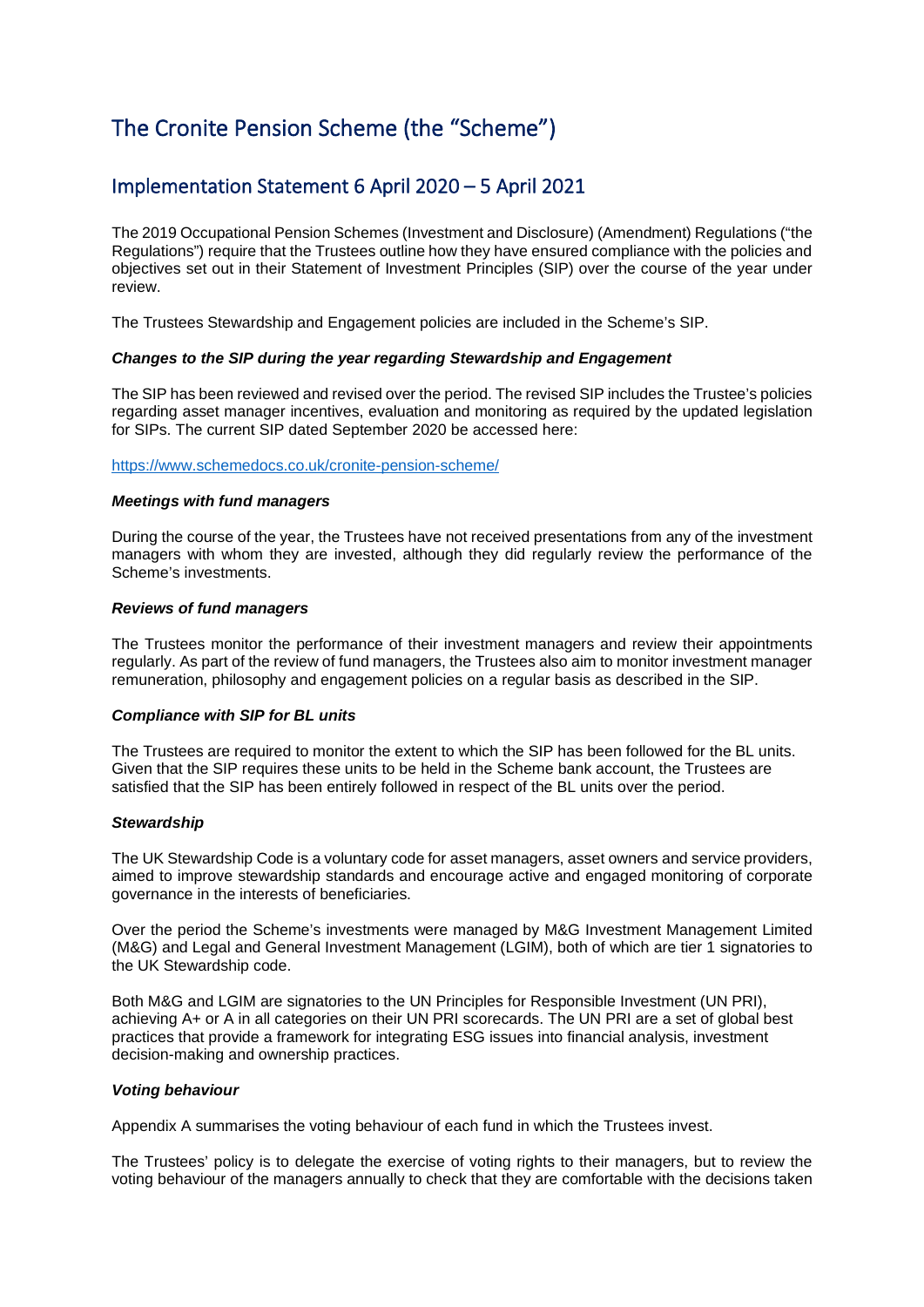by the managers and their approach generally. Having reviewed the information summarised in Appendix A, the Trustees are satisfied with the way in which the managers are exercising voting rights.

### *The Trustee's policies on ESG considerations*

The Trustees believe that good stewardship and Environmental, Social and Governance (ESG) issues may have a material financial impact on investment returns.

The Trustees have elected to invest in pooled funds, and therefore, have little or no influence on their managers' ESG and Stewardship behaviour, including the exercise of voting rights. The Trustees have given each individual fund manager their full discretion when evaluating ESG issues and in exercising rights, engagement activities, and stewardship obligations attached to the Scheme's investments. However, the Trustees review their existing manager's policies at least annually and will consider such policies in all future selections of investment managers.

The Trustees are aware that stewardship and ESG consideration involve an ongoing process of education for themselves and engagement with their investment managers. To that end they dedicate time regularly to the discussion of this topic and intent to review and renew their approach periodically with the help of their investment consultants, where required.

### *Statement of compliance with Regulations*

Over the course of the accounting year, the Trustees are pleased to report that they have in their opinion adhered to the policies set out in their SIP and have complied with the Regulations.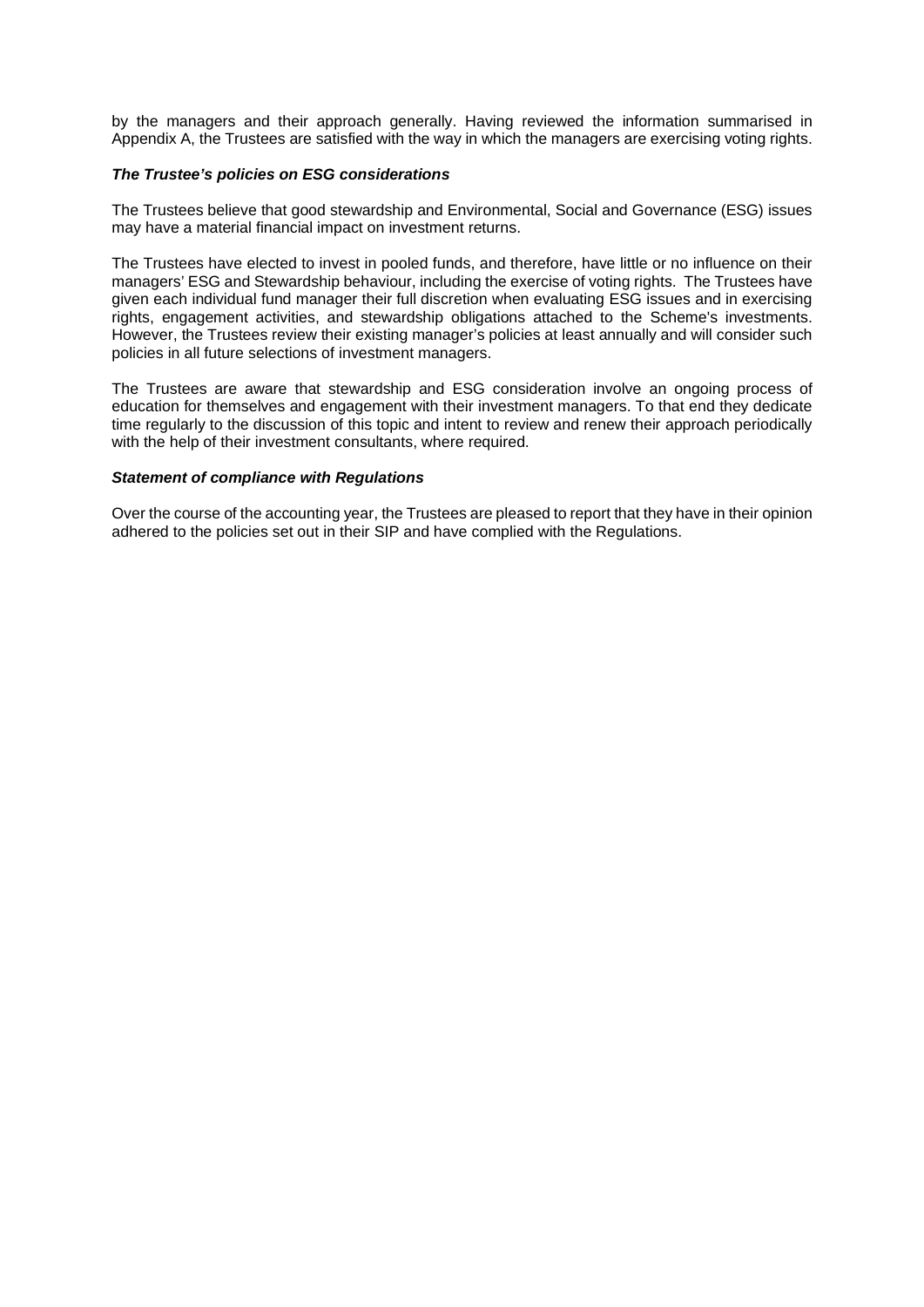## Appendix A – voting behaviour of managers

### M&G Investment Management Limited

The Scheme was invested in the following M&G funds:

- All Stocks Corporate Bond
- Prudential Absolute Return

The manager has confirmed that the All Stocks Corporate Bond fund does not hold listed equities and there are no votes associated with this fund.

M&G have provided the following information regarding voting behaviour and policies for the Prudential Absolute Return fund over the period:

| <b>VOTI NG QUESTI CNNAI RE</b>                 | Cronite Castings Limited          |                                                                |
|------------------------------------------------|-----------------------------------|----------------------------------------------------------------|
| <b>Scheme Name</b>                             | The Cronite Pension Scheme        |                                                                |
| <b>Employer name</b>                           | <b>Cronite Castings Limited</b>   |                                                                |
| <b>Investment Manager name</b>                 | M&G Investment Management Limited |                                                                |
| <b>Fund name</b>                               | M&G PP Absolute Return Fund       |                                                                |
| <b>Amended Fund Name (if different to the</b>  |                                   |                                                                |
| above)                                         |                                   |                                                                |
| Scheme year end date                           |                                   |                                                                |
| <b>Start of Reporting Period</b>               | 01-Apr-20                         |                                                                |
| <b>End of Reporting Period</b>                 | 31-Mar-21                         |                                                                |
| FUND/ MANDATE I NFORMATI ON                    | <b>RESPONSE</b>                   | ADDI TI ONAL COMMENTS                                          |
| What is the Fund's Legal Entity Identifier     | n/a                               |                                                                |
| (LEI) (if applicable)                          |                                   |                                                                |
| <b>What is the Fund's International</b>        |                                   |                                                                |
| <b>Securities Identification Number (ISIN)</b> | GB00B06BS468                      |                                                                |
| (if applicable)                                |                                   |                                                                |
| What was the total size of the                 |                                   |                                                                |
| fund/mandate as at the end of the              |                                   |                                                                |
| <b>Reporting Period?</b>                       | £14.99m                           |                                                                |
| Total size of Scheme assets invested in the    |                                   |                                                                |
| fund/mandate as at the end of the              |                                   |                                                                |
| <b>Reporting Period (if known)?</b>            | ln/a                              |                                                                |
| What was the number of equity holdings         |                                   |                                                                |
| in the fund/mandate as at the end of the       |                                   | The fund invests, primarily via other M&G PP funds, in a       |
| <b>Reporting period?</b>                       |                                   | diversified mix of UK and overseas shares, bonds, property,    |
|                                                |                                   | cash and alternative assets. Active asset allocation decisions |
|                                                |                                   | are based on the fund manager's view of the attractiveness of  |
|                                                |                                   | current market valuations compared to expected long-run        |
|                                                | 23 underlying sector funds        | returns for each asset class.                                  |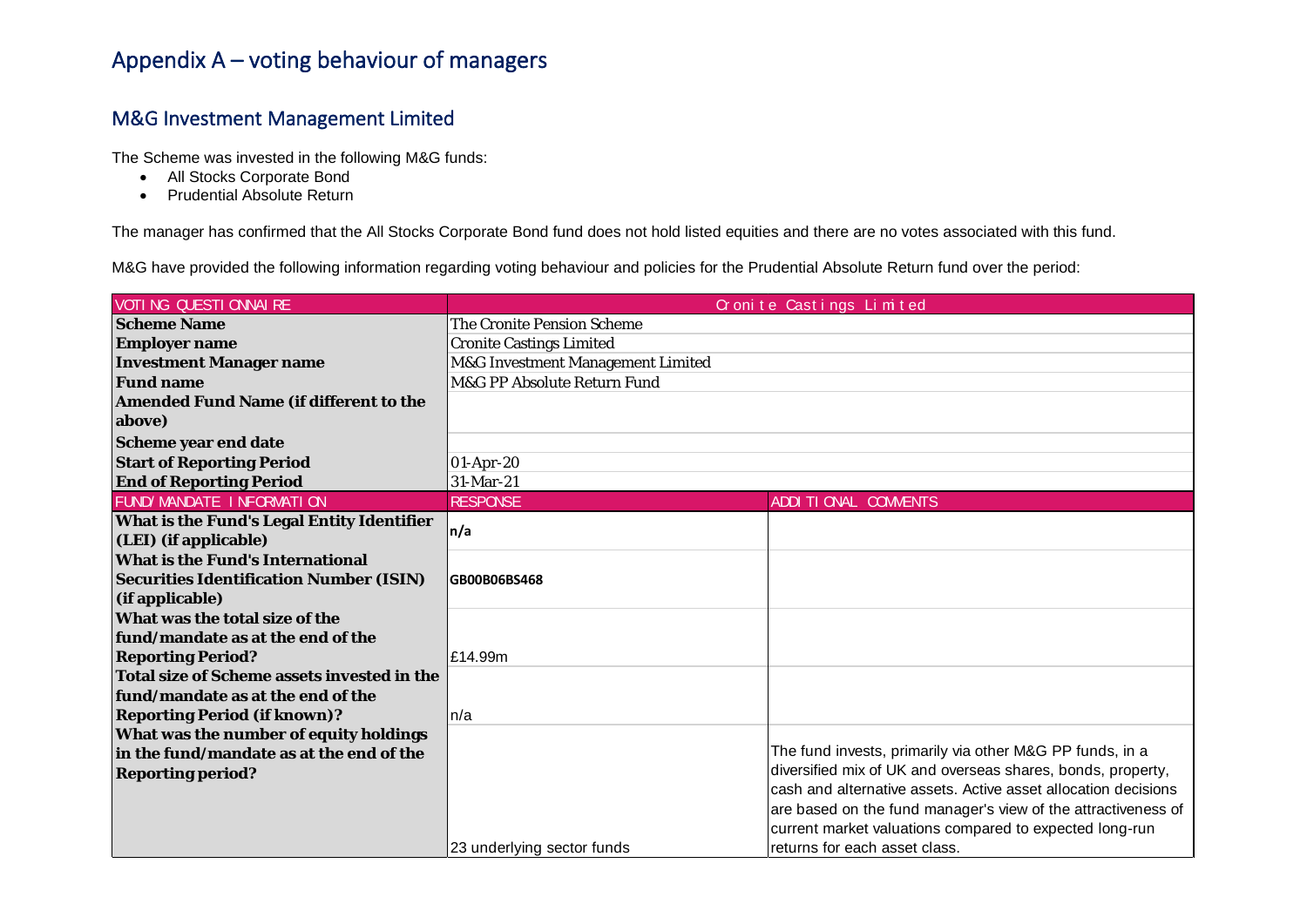| VOTI NG STATI STICS (APPLI CABLE TO THE   |                                                                                                           |                                                                                 |
|-------------------------------------------|-----------------------------------------------------------------------------------------------------------|---------------------------------------------------------------------------------|
| SCHEME'S REPORTING PERIOD)                | <b>RESPONSE</b>                                                                                           | ADDI TI CNAL COMMENTS                                                           |
| How many meetings were you eligible to    |                                                                                                           |                                                                                 |
| vote at?                                  | 1126                                                                                                      |                                                                                 |
| How many resolutions were you eligible to |                                                                                                           |                                                                                 |
| vote on?                                  | 12988                                                                                                     |                                                                                 |
| What % of resolutions did you vote on for |                                                                                                           |                                                                                 |
| which you were eligible?                  | 76.73                                                                                                     |                                                                                 |
| Of the resolutions on which you voted,    |                                                                                                           |                                                                                 |
| what % did you vote with management?      | 95.33                                                                                                     |                                                                                 |
| Of the resolutions on which you voted,    |                                                                                                           |                                                                                 |
| what % did you vote against management?   |                                                                                                           |                                                                                 |
|                                           |                                                                                                           | 4.67 Against includes any vote not in line with the board's vote recommendation |
| Of the resolutions on which you voted,    |                                                                                                           |                                                                                 |
| what % did you abstain from voting?       | 1.22                                                                                                      |                                                                                 |
| In what % of meetings, for which you did  |                                                                                                           |                                                                                 |
| vote, did you vote at least once against  |                                                                                                           |                                                                                 |
| management?                               | 31.78                                                                                                     |                                                                                 |
| Which proxy advisory services does your   | We use the research services of ISS and IVIS. Our voting is                                               |                                                                                 |
| firm use, and do you use their standard   | instructed through the ISS voting platform, ProxyExchange.                                                |                                                                                 |
|                                           | voting policy or created your own bespoke  We use the ISS custom service to flag resolutions that may not |                                                                                 |
| policy which they then implemented on     | meet our policy guidelines. Voting decisions are taken by the                                             |                                                                                 |
| your behalf?                              | Sustainability and Stewardship at M&G often in consultation                                               |                                                                                 |
|                                           | with Fund Managers. Some routine resolutions are voted by                                                 |                                                                                 |
|                                           | ISS on our behalf when clear criteria have not been met.                                                  |                                                                                 |
|                                           |                                                                                                           |                                                                                 |
| What % of resolutions, on which you did   |                                                                                                           |                                                                                 |
| vote, did you vote contrary to the        |                                                                                                           |                                                                                 |
| recommendation of your proxy adviser? (if |                                                                                                           |                                                                                 |
| applicable)                               | 4.1                                                                                                       |                                                                                 |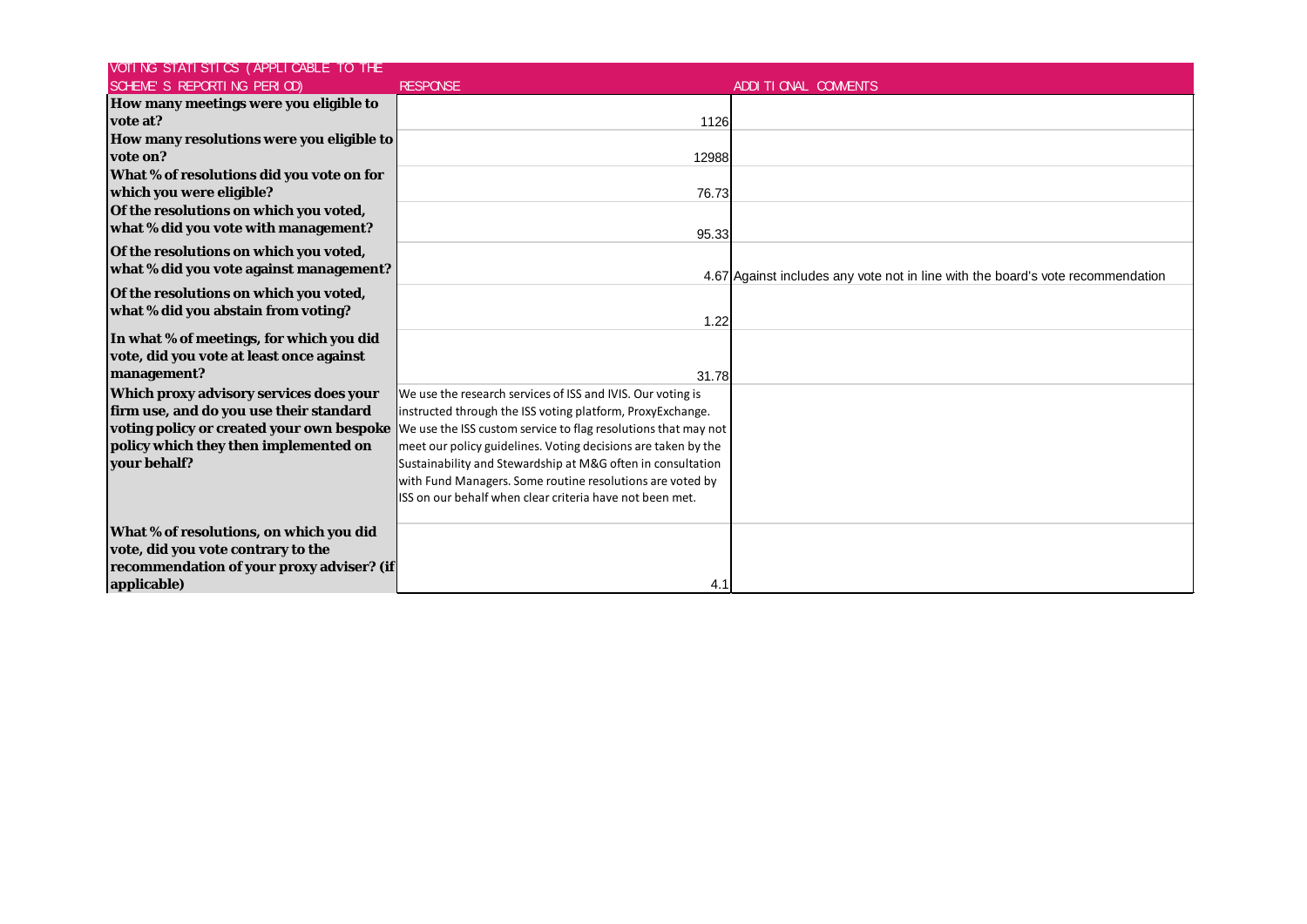|                                                                                                                                            |                                                                                                                                                                                                                                                                                                                                                                         | IN RELATION TO THE FUND NAMED ABOVE, WHICH VOTES DURING THE REPORTING PERIOD DO<br>YOU CONSIDER TO BE MOST SIGNIFICANT FOR THE SCHEME?    |                                                          |                                                                                                                                                                       |                                          |
|--------------------------------------------------------------------------------------------------------------------------------------------|-------------------------------------------------------------------------------------------------------------------------------------------------------------------------------------------------------------------------------------------------------------------------------------------------------------------------------------------------------------------------|-------------------------------------------------------------------------------------------------------------------------------------------|----------------------------------------------------------|-----------------------------------------------------------------------------------------------------------------------------------------------------------------------|------------------------------------------|
|                                                                                                                                            | VOTE 1                                                                                                                                                                                                                                                                                                                                                                  | VOTE 2                                                                                                                                    | VOTE 3                                                   | VOTE 4                                                                                                                                                                | VOTE 5                                   |
| Company name                                                                                                                               | <b>Samsung Electronics</b>                                                                                                                                                                                                                                                                                                                                              | Shinhan Financial                                                                                                                         | Pandora AS                                               | <b>BHP PLC</b>                                                                                                                                                        | Volkswagen AG                            |
|                                                                                                                                            | Co., Ltd.                                                                                                                                                                                                                                                                                                                                                               | Group Co., Ltd.                                                                                                                           |                                                          |                                                                                                                                                                       |                                          |
| Date of vote                                                                                                                               | 17/03/2021                                                                                                                                                                                                                                                                                                                                                              | 25/03/2021                                                                                                                                | 11/03/2021                                               | 15/10/2020                                                                                                                                                            | 30/09/2020                               |
| Approximate size of fund's/mandate's holding as at Not in a position to                                                                    |                                                                                                                                                                                                                                                                                                                                                                         | Not in a position to                                                                                                                      | Not in a position to                                     | Not in a position to                                                                                                                                                  | Not in a position to                     |
| the date of the vote (as % of portfolio)                                                                                                   | provide                                                                                                                                                                                                                                                                                                                                                                 | provide                                                                                                                                   | provide                                                  | provide                                                                                                                                                               | provide                                  |
| Summary of the resolution                                                                                                                  | Elect directors                                                                                                                                                                                                                                                                                                                                                         | <b>Elect Directors</b>                                                                                                                    | Reelect Christian<br>Frigast (Vice Chair) as<br>Director | Approve Suspension of<br>Memberships of<br><b>Industry Associations</b><br>where COVID-19<br>Related Advocacy is<br>Inconsistent with Paris<br><b>Agreement Goals</b> | Approve Discharge of<br>Management Board |
| <b>How you voted</b>                                                                                                                       | Against                                                                                                                                                                                                                                                                                                                                                                 | Against                                                                                                                                   | Abstain                                                  | For                                                                                                                                                                   | Against                                  |
| Where you voted against management, did you<br>communicate your intent to the company ahead of<br>the vote?                                | <b>No</b>                                                                                                                                                                                                                                                                                                                                                               | No                                                                                                                                        | Not recorded                                             | Yes                                                                                                                                                                   | <b>No</b>                                |
| <b>Rationale for the voting decision</b>                                                                                                   | Concerns over<br>corporate behaviour<br>and insufficient<br>shareholder<br>engagement: Incumbent<br>directors Byung-gook<br>Park, Jeong Kim and<br>Sun-uk Kim have<br>collectively failed to<br>remove criminally<br>convicted directors<br>from the board. The<br>inaction is indicative of<br>a material failure of<br>governance and<br>oversight at the<br>company. | Opposed several<br>directors over CEO<br>retaining board seat<br>despite hiring<br>malpractice. Also fraud<br>uncovered at<br>subsidiary. | Concern over<br>performance in the role support          | Shareholder resolution                                                                                                                                                | Concerns over<br>corporate governance    |
| <b>Outcome of the vote</b>                                                                                                                 | Not in a position to<br>provide                                                                                                                                                                                                                                                                                                                                         | Not in a position to<br>provide                                                                                                           | Not in a position to<br>provide                          | Not in a position to<br>provide                                                                                                                                       | Not in a position to<br>provide          |
| Implications of the outcome eg were there any<br>lessons learned and what likely future steps will<br>you take in response to the outcome? | Not in a position to<br>provide                                                                                                                                                                                                                                                                                                                                         | Not in a position to<br>provide                                                                                                           | Not in a position to<br>provide                          | Not in a position to<br>provide                                                                                                                                       | Not in a position to<br>provide          |
| On which criteria have you assessed this vote to be<br>"most significant"?                                                                 | Shareholder rights and<br>Governance                                                                                                                                                                                                                                                                                                                                    | Shareholder rights and<br>Governance                                                                                                      | Shareholder rights and<br>Governance                     | Environmental and<br>social                                                                                                                                           | Executive directors or<br>chairperson    |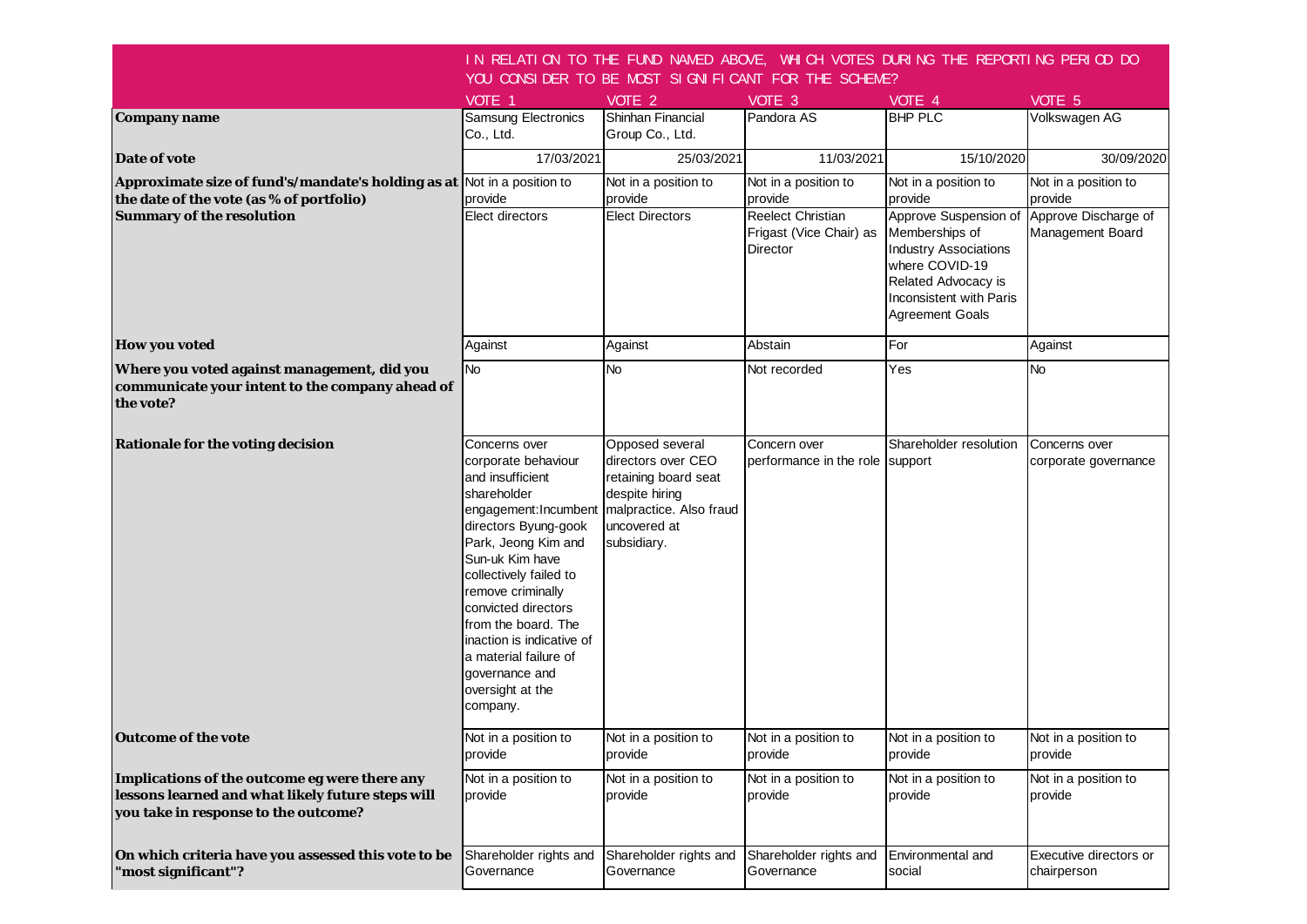| VOTI NG POLI CI ES                                | <b>RESPONSE</b>                                                                                      |
|---------------------------------------------------|------------------------------------------------------------------------------------------------------|
| What is your policy on consulting with clients    | Voting decisions are taken in the best interests of clients and decision-making takes into account a |
| before voting?                                    | wide range of factors. Whilst we do not solicit clients' views will would take them into account     |
|                                                   | should they be known to us.                                                                          |
| Please provide an overview of your process for    | An active and informed voting policy is an integral part of our investment philosophy. In our view,  |
| deciding how to vote.                             | voting should never be divorced from the underlying investment management activity. By               |
|                                                   | exercising our votes, we seek both to add value to our clients and to protect our interests as       |
|                                                   | shareholders. We consider the issues, meet the management if necessary, and vote accordingly.        |
|                                                   |                                                                                                      |
| How, if at all, have you made use of proxy voting | We use research provided by ISS and the Investment Association; and we use the ProxyEdge             |
| services?                                         | platform from ISS voting platform for managing our proxy activity.                                   |
| What process did you follow for determining the   | Under the Shareholder Rights Directive II, M&G is required to report on its stewardship activities,  |
| 'most significant" votes?                         | including proxy voting and the identification of significant votes. We have therefore determined     |
|                                                   | our own definition of significant votes following internal discussion and consideration of external  |
|                                                   | guidance. For the purposes of reporting to clients under the requirements of pensions regulations    |
|                                                   | we have typically disregarded our 3% shareholding criterion.                                         |
|                                                   |                                                                                                      |
| Did any of your "most significant" votes breach   |                                                                                                      |
| the client's voting policy (where relevant)?      |                                                                                                      |
|                                                   | n/a                                                                                                  |
| If 'Y' to the above. Please explain where this    |                                                                                                      |
| happened and the rationale for the action taken.  |                                                                                                      |
|                                                   | n/a                                                                                                  |
| Are you currently affected by any of the          |                                                                                                      |
| following five conflicts, or any other conflicts, |                                                                                                      |
| across any of your holdings?                      |                                                                                                      |
| 1) The asset management firm overall has an       |                                                                                                      |
| apparent client-relationship conflict e.g. the    |                                                                                                      |
| manager provides significant products or          |                                                                                                      |
| services to a company in which they also have an  |                                                                                                      |
| equity or bond holding;                           |                                                                                                      |
| 2) Senior staff at the asset management firm      |                                                                                                      |
| hold roles (e.g. as a member of the Board) at a   |                                                                                                      |
| company in which the asset management firm        |                                                                                                      |
| has equity or bond holdings                       |                                                                                                      |
| 3) The asset management firm's stewardship        |                                                                                                      |
| staff have a personal relationship with relevant  |                                                                                                      |
| individuals (e.g. on the Board or the company     |                                                                                                      |
| secretariat) at a company in which the firm has   |                                                                                                      |
| an equity or bond holding                         |                                                                                                      |
| 4) There is a situation where the interests of    |                                                                                                      |
| different clients diverge. An example of this     |                                                                                                      |
| could be a takeover, where one set of clients is  |                                                                                                      |
| exposed to the target and another set is exposed  |                                                                                                      |
| to the acquirer                                   |                                                                                                      |
| 5) There are differences between the stewardship  |                                                                                                      |
| policies of managers and their clients            |                                                                                                      |
|                                                   | No                                                                                                   |
| Please include here any additional comments       |                                                                                                      |
| which you believe are relevant to your voting     | Our voting policy and our voting records are published on our website. The policy is regularly       |
| activities or processes                           | reviewed as it continues to evolve.                                                                  |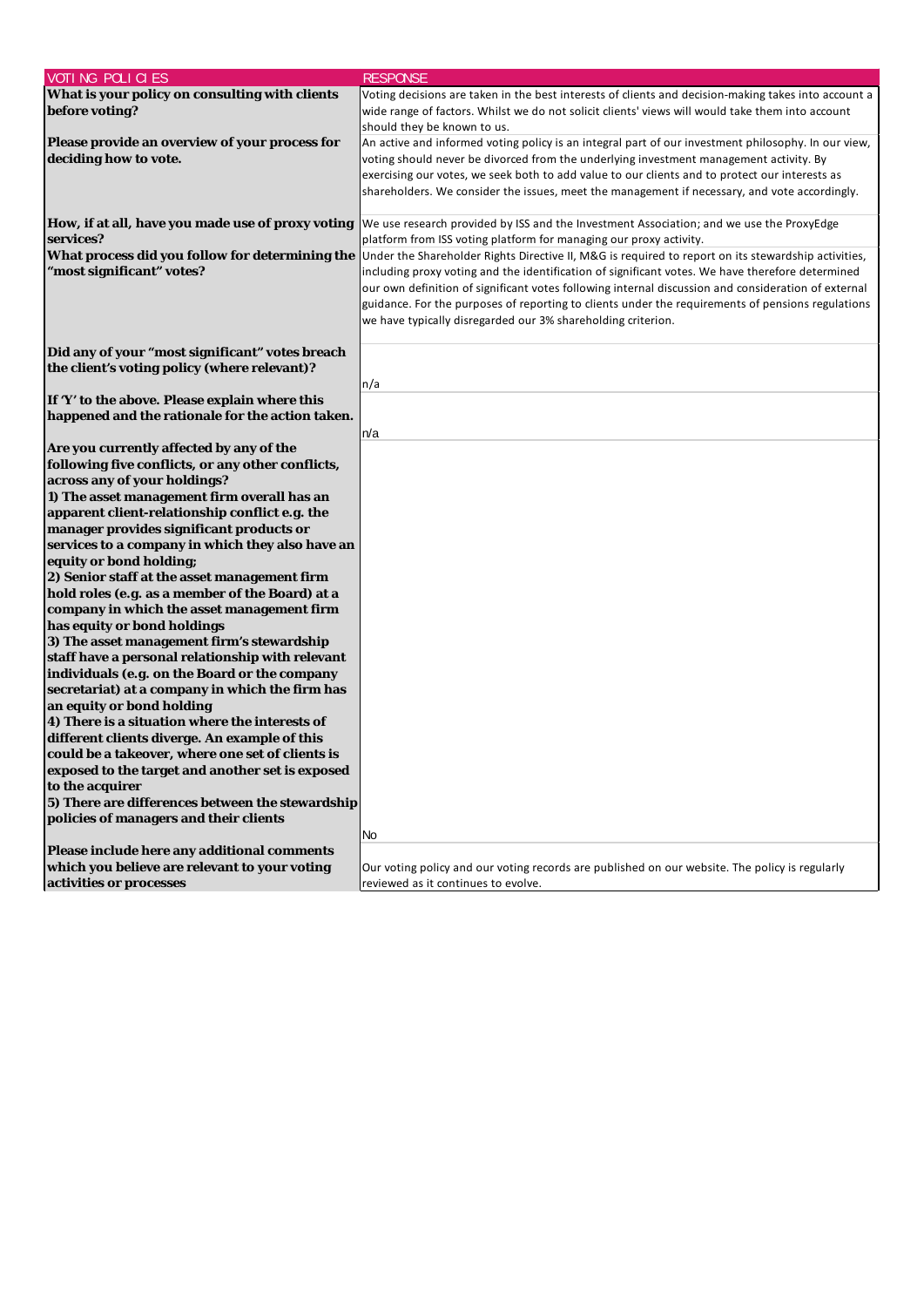## Legal & General Investment Management

The Scheme was invested in the following LGIM funds:

- FABP: Matching Core Fix Short Ser 1
- FABR: Matching Core Fix Long Ser 1
- FABS: Matching Core Real Short Ser 1
- MAAC: Dynamic Diversified Fund

The manager has confirmed that, with the exception of the MAAC: Dynamic Diversified Fund, the above funds do not hold listed equities and carry not voting rights.

LGIM have provided the following information regarding voting behaviour and policies for the MAAC: Dynamic Diversified Fund over the period:

# **Voting Questionnaire**

| Investment Manager Name        | Legal and General Investment Management |
|--------------------------------|-----------------------------------------|
| <b>Fund Name</b>               | Dynamic Diversified Fund                |
| <b>Fund Code</b>               | IMAAC                                   |
| <b>Quasar Code</b>             | 2820                                    |
| <b>Fund of Fund Structure</b>  | Yes                                     |
| Scheme Year End Date           | 31/03/2021                              |
| Start of Reporting Period      | 01/04/2020                              |
| <b>End of Reporting Period</b> | 31/03/2021                              |

### **Fund Information**

| Question                                                 | Response | <b>Additional Comments</b>              |
|----------------------------------------------------------|----------|-----------------------------------------|
| What was the total size of the fund as at<br>31/03/2021? |          | 2,517,513,123 Weekly close price series |
| What was the number of equity holdings in the            |          |                                         |
| fund as at 31/03/2021?                                   | 3951     |                                         |

### **Voting Statistics**

### **Please answer the following questions in relation to the Fund named above.**

| Question                                                                                                                                                                              | Response                                                                                                                                                                                                                                                                                                                                                                                                                                                                                                 | <b>Additional Comments</b> |
|---------------------------------------------------------------------------------------------------------------------------------------------------------------------------------------|----------------------------------------------------------------------------------------------------------------------------------------------------------------------------------------------------------------------------------------------------------------------------------------------------------------------------------------------------------------------------------------------------------------------------------------------------------------------------------------------------------|----------------------------|
| How many meetings were you eligible to vote                                                                                                                                           |                                                                                                                                                                                                                                                                                                                                                                                                                                                                                                          |                            |
| at over the year to 31/03/2021?                                                                                                                                                       | 7887                                                                                                                                                                                                                                                                                                                                                                                                                                                                                                     |                            |
| How many resolutions were you eligible to                                                                                                                                             |                                                                                                                                                                                                                                                                                                                                                                                                                                                                                                          |                            |
| vote on over the year to 31/03/2021?                                                                                                                                                  | 83262                                                                                                                                                                                                                                                                                                                                                                                                                                                                                                    |                            |
| What % of resolutions did you vote on for                                                                                                                                             |                                                                                                                                                                                                                                                                                                                                                                                                                                                                                                          |                            |
| which you were eligible?                                                                                                                                                              | 99.90%                                                                                                                                                                                                                                                                                                                                                                                                                                                                                                   |                            |
| Of the resolutions on which you voted, what                                                                                                                                           |                                                                                                                                                                                                                                                                                                                                                                                                                                                                                                          |                            |
| % did you vote with management?                                                                                                                                                       | 84.09%                                                                                                                                                                                                                                                                                                                                                                                                                                                                                                   |                            |
| Of the resolutions on which you voted, what                                                                                                                                           |                                                                                                                                                                                                                                                                                                                                                                                                                                                                                                          |                            |
| % did you vote against management?                                                                                                                                                    | 15.24%                                                                                                                                                                                                                                                                                                                                                                                                                                                                                                   |                            |
| Of the resolutions on which you voted, what                                                                                                                                           |                                                                                                                                                                                                                                                                                                                                                                                                                                                                                                          |                            |
| % did you abstain from?                                                                                                                                                               | 0.68%                                                                                                                                                                                                                                                                                                                                                                                                                                                                                                    |                            |
| In what % of meetings, for which you did                                                                                                                                              |                                                                                                                                                                                                                                                                                                                                                                                                                                                                                                          |                            |
| vote, did you vote at least once against                                                                                                                                              |                                                                                                                                                                                                                                                                                                                                                                                                                                                                                                          |                            |
| management?                                                                                                                                                                           | 5.41%                                                                                                                                                                                                                                                                                                                                                                                                                                                                                                    |                            |
| Which proxy advisory services does your firm<br>use, and do you use their standard voting<br>policy or created your own bespoke policy<br>which they then implemented on your behalf? | LGIM's Investment Stewardship team uses ISS's<br>'ProxyExchange' electronic voting platform to<br>electronically vote clients' shares. All voting<br>decisions are made by LGIM and we do not<br>outsource any part of the strategic decisions. To<br>ensure our proxy provider votes in accordance<br>with our position on ESG, we have put in place a<br>custom voting policy with specific voting<br>instructions. For more details, please refer to the<br>Voting Policies section of this document. |                            |
| What % of resolutions, on which you did vote,<br>did you vote contrary to the recommendation<br>of your proxy adviser? (if applicable)                                                | 0.25%                                                                                                                                                                                                                                                                                                                                                                                                                                                                                                    |                            |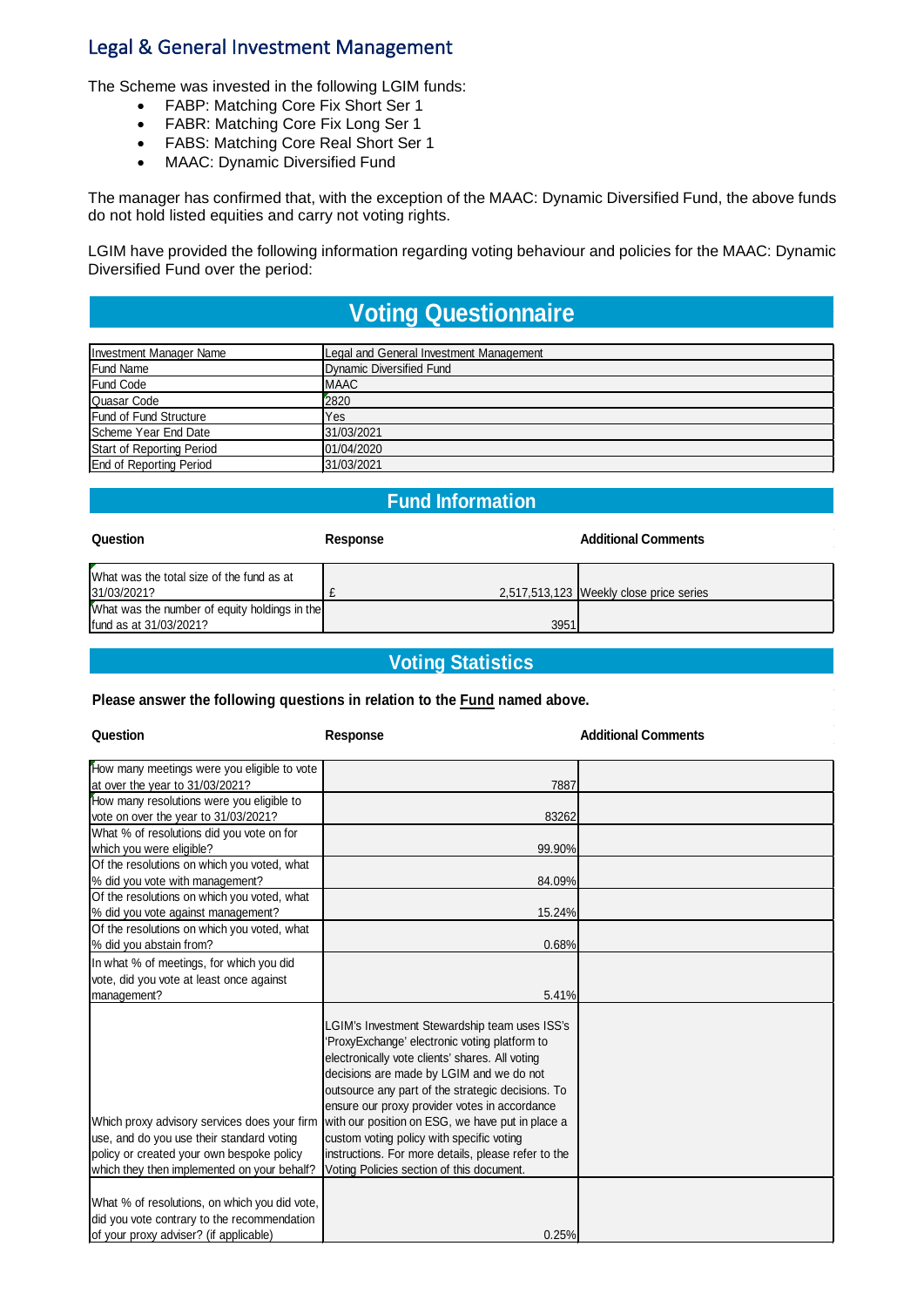### **Significant Votes**

#### **In relation to the Fund named above and selected period, which votes over the last 12 months, does LGIM consider to be most significant for the Plan?**

|                                                                                                                                               | Vote 1                                                                                                                                                                                                                                                                                                                                                                                                                                                                                                                                                                                                                                                                                                                                                                                                                                                                                                                                                                                                                                                                                                                                                                                                                                                                                                                                                                                     | Vote 2                                                                                                                                                                                                                                                                                                                                                                                                                                                                                                                                                                                                                                                                                                                                                                                                                                                                                                                                                                                                                                                                                                                                                                                                                                                                                           | Vote 3                                                                                                                                                                                                                                                                                                                                                                                                                                                                                                                                                                                                                                                                                                                                                                                                                                                                                                                                                                                                                                                                                                                                                                                                                                                                                                               | Vote 4                                                                                                                                                                                                                                                                     |
|-----------------------------------------------------------------------------------------------------------------------------------------------|--------------------------------------------------------------------------------------------------------------------------------------------------------------------------------------------------------------------------------------------------------------------------------------------------------------------------------------------------------------------------------------------------------------------------------------------------------------------------------------------------------------------------------------------------------------------------------------------------------------------------------------------------------------------------------------------------------------------------------------------------------------------------------------------------------------------------------------------------------------------------------------------------------------------------------------------------------------------------------------------------------------------------------------------------------------------------------------------------------------------------------------------------------------------------------------------------------------------------------------------------------------------------------------------------------------------------------------------------------------------------------------------|--------------------------------------------------------------------------------------------------------------------------------------------------------------------------------------------------------------------------------------------------------------------------------------------------------------------------------------------------------------------------------------------------------------------------------------------------------------------------------------------------------------------------------------------------------------------------------------------------------------------------------------------------------------------------------------------------------------------------------------------------------------------------------------------------------------------------------------------------------------------------------------------------------------------------------------------------------------------------------------------------------------------------------------------------------------------------------------------------------------------------------------------------------------------------------------------------------------------------------------------------------------------------------------------------|----------------------------------------------------------------------------------------------------------------------------------------------------------------------------------------------------------------------------------------------------------------------------------------------------------------------------------------------------------------------------------------------------------------------------------------------------------------------------------------------------------------------------------------------------------------------------------------------------------------------------------------------------------------------------------------------------------------------------------------------------------------------------------------------------------------------------------------------------------------------------------------------------------------------------------------------------------------------------------------------------------------------------------------------------------------------------------------------------------------------------------------------------------------------------------------------------------------------------------------------------------------------------------------------------------------------|----------------------------------------------------------------------------------------------------------------------------------------------------------------------------------------------------------------------------------------------------------------------------|
| Company name                                                                                                                                  | <b>Qantas Airways Limited</b>                                                                                                                                                                                                                                                                                                                                                                                                                                                                                                                                                                                                                                                                                                                                                                                                                                                                                                                                                                                                                                                                                                                                                                                                                                                                                                                                                              | Lagardère                                                                                                                                                                                                                                                                                                                                                                                                                                                                                                                                                                                                                                                                                                                                                                                                                                                                                                                                                                                                                                                                                                                                                                                                                                                                                        | Imperial Brands plc                                                                                                                                                                                                                                                                                                                                                                                                                                                                                                                                                                                                                                                                                                                                                                                                                                                                                                                                                                                                                                                                                                                                                                                                                                                                                                  | Medtronic plc                                                                                                                                                                                                                                                              |
| Date of vote                                                                                                                                  | 23-Oct-20                                                                                                                                                                                                                                                                                                                                                                                                                                                                                                                                                                                                                                                                                                                                                                                                                                                                                                                                                                                                                                                                                                                                                                                                                                                                                                                                                                                  | 05-May-20                                                                                                                                                                                                                                                                                                                                                                                                                                                                                                                                                                                                                                                                                                                                                                                                                                                                                                                                                                                                                                                                                                                                                                                                                                                                                        | 03-Feb-21                                                                                                                                                                                                                                                                                                                                                                                                                                                                                                                                                                                                                                                                                                                                                                                                                                                                                                                                                                                                                                                                                                                                                                                                                                                                                                            | 11-Dec-20                                                                                                                                                                                                                                                                  |
| Approximate size of fund's holding as at the<br>date of the vote (as % of portfolio)                                                          |                                                                                                                                                                                                                                                                                                                                                                                                                                                                                                                                                                                                                                                                                                                                                                                                                                                                                                                                                                                                                                                                                                                                                                                                                                                                                                                                                                                            |                                                                                                                                                                                                                                                                                                                                                                                                                                                                                                                                                                                                                                                                                                                                                                                                                                                                                                                                                                                                                                                                                                                                                                                                                                                                                                  |                                                                                                                                                                                                                                                                                                                                                                                                                                                                                                                                                                                                                                                                                                                                                                                                                                                                                                                                                                                                                                                                                                                                                                                                                                                                                                                      |                                                                                                                                                                                                                                                                            |
| Summary of the resolution                                                                                                                     | Resolution 3 Approve participation of Alan Joyce in the Long-<br>Term Incentive Plan Resolution 4 Approve Remuneration<br>Report.                                                                                                                                                                                                                                                                                                                                                                                                                                                                                                                                                                                                                                                                                                                                                                                                                                                                                                                                                                                                                                                                                                                                                                                                                                                          | Shareholder resolutions A to P. Activist Amber Capital<br>which owned 16% of the share capital at the time of<br>engagement, proposed 8 new directors to the<br>Supervisory Board (SB) of Lagardère, as well as to<br>remove all the incumbent directors (apart from two                                                                                                                                                                                                                                                                                                                                                                                                                                                                                                                                                                                                                                                                                                                                                                                                                                                                                                                                                                                                                         | Resolutions 2 and 3, respectively, Approve<br>Remuneration Report and Approve Remuneration<br>Policy.                                                                                                                                                                                                                                                                                                                                                                                                                                                                                                                                                                                                                                                                                                                                                                                                                                                                                                                                                                                                                                                                                                                                                                                                                | Resolution 3 Advisory Vote to Ratify Named Executive<br>Officers' Compensation.                                                                                                                                                                                            |
| How you voted                                                                                                                                 | LGIM voted against resolution 3 and supported resolution 4.                                                                                                                                                                                                                                                                                                                                                                                                                                                                                                                                                                                                                                                                                                                                                                                                                                                                                                                                                                                                                                                                                                                                                                                                                                                                                                                                | LGIM voted in favour of five of the Amber-proposed<br>candidates (resolutions H, J, K, L, M) and voted off five<br>of the incumbent Lagardère SB directors (resolutions                                                                                                                                                                                                                                                                                                                                                                                                                                                                                                                                                                                                                                                                                                                                                                                                                                                                                                                                                                                                                                                                                                                          | LGIM voted against both resolutions.                                                                                                                                                                                                                                                                                                                                                                                                                                                                                                                                                                                                                                                                                                                                                                                                                                                                                                                                                                                                                                                                                                                                                                                                                                                                                 | LGIM voted against the resolution.                                                                                                                                                                                                                                         |
| Where you voted against management, did<br>you communicate your intent to the company<br>ahead of the vote?                                   | Given our engagement, LGIM's Investment Stewardship<br>team communicated the voting decision directly to the<br>company before the AGM and provided feedback to the<br>emuneration committee.                                                                                                                                                                                                                                                                                                                                                                                                                                                                                                                                                                                                                                                                                                                                                                                                                                                                                                                                                                                                                                                                                                                                                                                              | LGIM publicly communicates its vote instructions in<br>monthly regional vote reports on its website with the<br>rationale for all votes against management. It is our<br>policy not to engage with our investee companies in<br>the three weeks prior to an AGM as our engagement<br>is not limited to shareholder meeting topics.                                                                                                                                                                                                                                                                                                                                                                                                                                                                                                                                                                                                                                                                                                                                                                                                                                                                                                                                                               | LGIM publicly communicates its vote instructions on its<br>website with the rationale for all votes against<br>management. It is our policy not to engage with our<br>investee companies in the three weeks prior to an AGM investee companies in the three weeks prior to an<br>as our engagement is not limited to shareholder<br>meeting topics.                                                                                                                                                                                                                                                                                                                                                                                                                                                                                                                                                                                                                                                                                                                                                                                                                                                                                                                                                                  | LGIM publicly communicates its vote instructions on<br>its website with the rationale for all votes against<br>management. It is our policy not to engage with our<br>AGM as our engagement is not limited to shareholder<br>meeting topics.                               |
| Rationale for the voting decision                                                                                                             | The COVID crisis has had an impact on the Australian airline<br>company's financials. In light of this, the company raised<br>significant capital to be able to execute its recovery plan. It<br>also cancelled dividends, terminated employees and<br>accepted government assistance. The circumstances<br>triggered extra scrutiny from LGIM as we wanted to ensure<br>the impact of the COVID crisis on the company's<br>stakeholders was appropriately reflected in the executive pay<br>package. In collaboration with our Active Equities team,<br>LGIM's Investment Stewardship team engaged with the<br>Head of Investor Relations of the company to express our<br>concerns and understand the company's views. The voting<br>decision ultimately sat with the Investment Stewardship<br>team. We supported the remuneration report (resolution 4)<br>given the executive salary cuts, short-term incentive<br>cancellations and the CEO's voluntary decision to defer the<br>vesting of the long-term incentive plan (LTIP), in light of the<br>pandemic. However, our concerns as to the quantum of the<br>2021 LTIP grant remained, especially given the share price<br>at the date of the grant and the remuneration committee not<br>being able to exercise discretion on LTIPs, which is against<br>best practice. We voted against resolution 3 to signal our<br>concerns. | Proposals by Amber were due to the opinion that the<br>company strategy was not creating value for<br>shareholders, that the board members were not<br>sufficiently challenging management on strategic<br>decisions, and for various governance failures. The<br>company continues to have a commandite structure; a<br>limited partnership, which means that the managing<br>partner has a tight grip on the company, despite only<br>having 7 % share capital and 11% voting rights. LGIM<br>engages with companies on their strategies, any lack<br>of challenge to these, and with governance concerns.<br>The company strategy had not been value-enhancing<br>and the governance structure of the company was not<br>allowing the SB to challenge management on this.<br>Where there is a proxy contest, LGIM engages with<br>both the activist and the company to understand both<br>perspectives. LGIM engaged with both Amber Capital,<br>where we were able to speak to the proposed new SB guidelines for UK-listed companies and keep<br>Chair, and also Lagardère, where we spoke to the<br>incumbent SB Chair. This allowed us to gain direct<br>perspectives from the individual charged with ensuring<br>their board includes the right individuals to challenge<br>management. | The company appointed a new CEO during 2020, who<br>was granted a significantly higher base salary than his<br>predecessor. A higher base salary has a consequential stock options to compensate for no bonus being paid<br>ripple effect on short- and long-term incentives, as well out during the financial year. LGIM voted against the<br>as pension contributions. Further, the company did not one-off payment as we are not supportive of one-off<br>apply best practice in relation to post-exit shareholding awards in general and in particular when these are<br>quidelines as outlined by both LGIM and the Investment<br>Association. An incoming CEO with no previous<br>experience in the specific sector, or CEO experience at the AGM we engaged with the company and clearly<br>a FTSE100 company, should have to prove her or<br>himself beforehand to be set a base salary at the level,<br>or higher, of an outgoing CEO with multiple years of<br>such experience. Further, we would expect companies<br>to adopt general best practice standards. Prior to the<br>AGM, we engaged with the company outlining what our<br>concerns over the remuneration structure were. We<br>also indicated that we publish specific remuneration<br>remuneration consultants up to date with our thinking. | Following the end of the financial year, executive<br>directors were granted a special, one-off award of<br>awarded to compensate for a payment for which the<br>performance criterion/criteria were not met. Prior to<br>communicated our concerns over one-off payments. |
| Outcome of the vote                                                                                                                           | About 90% of shareholders supported resolution 3 and 91%<br>supported resolution 4. The meeting results highlight LGIM's<br>stronger stance on the topic of executive remuneration, in our<br>view.                                                                                                                                                                                                                                                                                                                                                                                                                                                                                                                                                                                                                                                                                                                                                                                                                                                                                                                                                                                                                                                                                                                                                                                        | to Amber's candidates, its proposed resolutions<br>received approx. between 30-40% support, a clear<br>indication that many shareholders have concerns with<br>the board. (Source: ISS data)                                                                                                                                                                                                                                                                                                                                                                                                                                                                                                                                                                                                                                                                                                                                                                                                                                                                                                                                                                                                                                                                                                     | Even though shareholders did not give majority support Resolution 2 (Approve Remuneration Report) received<br>40.26% votes against, and 59.73% votes of support.<br>Resolution 3 (Approve Remuneration Policy) received<br>4.71% of votes against, and 95.28% support.                                                                                                                                                                                                                                                                                                                                                                                                                                                                                                                                                                                                                                                                                                                                                                                                                                                                                                                                                                                                                                               | The voting outcome was as follows: For: 91.73%;<br>against: 8.23%.                                                                                                                                                                                                         |
| Implications of the outcome eg were there<br>any lessons learned and what likely future<br>steps will you take in response to the<br>outcome? | We will continue our engagement with the company.                                                                                                                                                                                                                                                                                                                                                                                                                                                                                                                                                                                                                                                                                                                                                                                                                                                                                                                                                                                                                                                                                                                                                                                                                                                                                                                                          | LGIM will continue to engage with the company to<br>to shareholders over the long term, as well as to keep<br>the structure of SB under review.                                                                                                                                                                                                                                                                                                                                                                                                                                                                                                                                                                                                                                                                                                                                                                                                                                                                                                                                                                                                                                                                                                                                                  | LGIM continues to engage with companies on<br>understand its future strategy and how it will add value remuneration both directly and via IVIS, the corporate<br>governance research arm of The Investment<br>Association. LGIM annually publishes remuneration<br>guidelines for UK listed companies.                                                                                                                                                                                                                                                                                                                                                                                                                                                                                                                                                                                                                                                                                                                                                                                                                                                                                                                                                                                                               | LGIM will continue to monitor this company.                                                                                                                                                                                                                                |
| On which criteria (as explained in the cover<br>email) have you assessed this vote to be<br>"most significant"?                               | It highlights the challenges of factoring in the impact of the<br>COVID situation into the executive remuneration package.                                                                                                                                                                                                                                                                                                                                                                                                                                                                                                                                                                                                                                                                                                                                                                                                                                                                                                                                                                                                                                                                                                                                                                                                                                                                 | LGIM noted significant media and public interest on<br>this vote given the proposed revocation of the<br>company's board.                                                                                                                                                                                                                                                                                                                                                                                                                                                                                                                                                                                                                                                                                                                                                                                                                                                                                                                                                                                                                                                                                                                                                                        | We are concerned over the ratcheting up of executive<br>pay; and we believe executive directors must take a<br>long-term view of the company in their decision-making<br>process, hence the request for executives' post-exit<br>shareholding guidelines to be set.                                                                                                                                                                                                                                                                                                                                                                                                                                                                                                                                                                                                                                                                                                                                                                                                                                                                                                                                                                                                                                                  | We believe it is contrary to best practice in general<br>and our pay principles in particular to award one-off<br>awards, especially if they are to compensate for a<br>forgone payment.                                                                                   |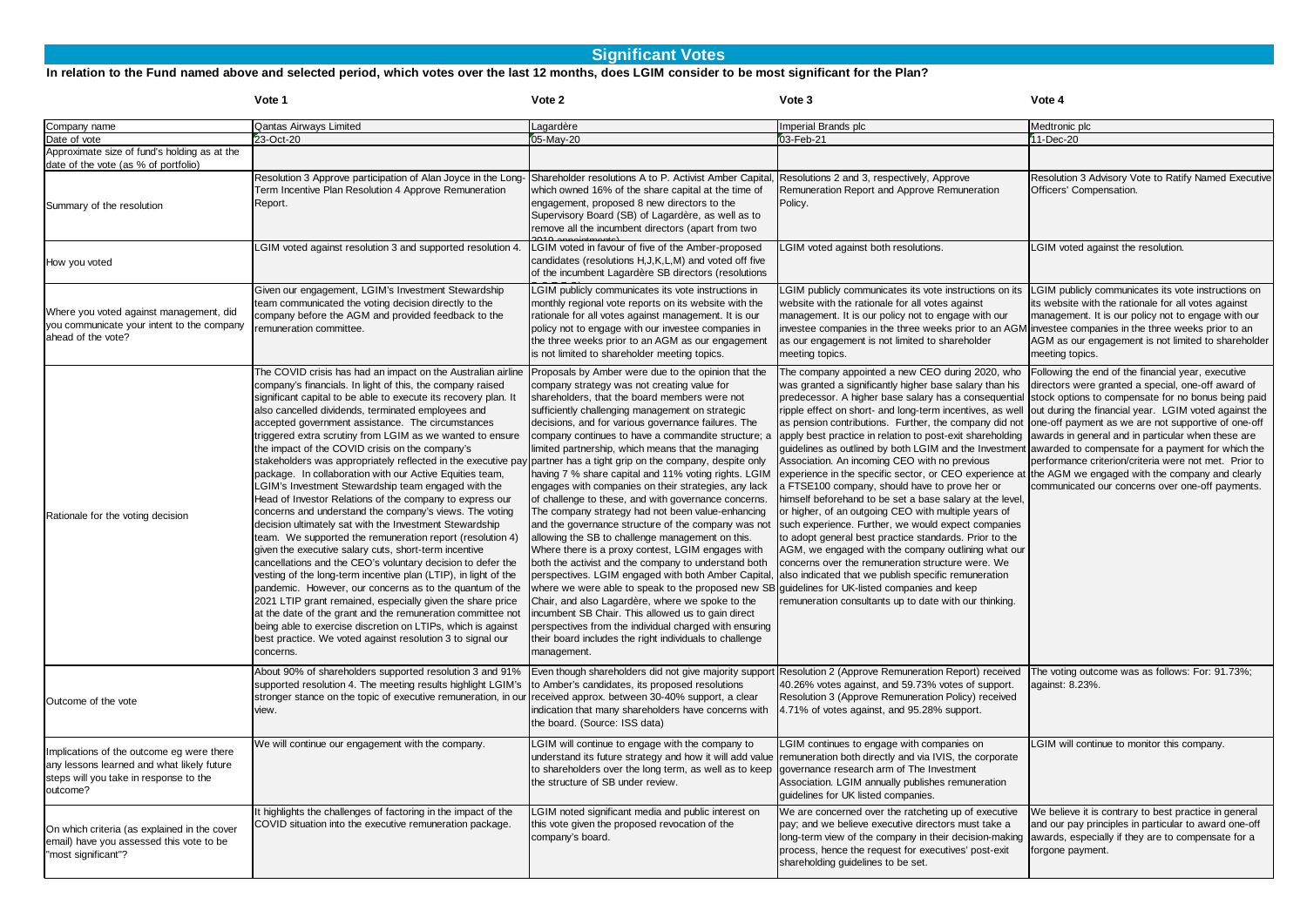## **Voting policies**

### **Please answer the following questions in relation to the Fund named above.**

### **Question**

### **Response**

| What is your policy on consulting with clients<br>before voting?                           | LGIM's voting and engagement activities are driven by ESG professionals and their assessment<br>of the requirements in these areas seeks to achieve the best outcome for all our clients. Our<br>voting policies are reviewed annually and take into account feedback from our clients.<br>Every year, LGIM holds a stakeholder roundtable event where clients and other stakeholders<br>(civil society, academia, the private sector and fellow investors) are invited to express their<br>views directly to the members of the Investment Stewardship team. The views expressed by<br>attendees during this event form a key consideration as we continue to develop our voting and<br>engagement policies and define strategic priorities in the years ahead. We also take into<br>account client feedback received at regular meetings and/ or ad-hoc comments or enquiries.                                                                                                                                                                                                                                                                                                                                                                                                                                                                                                                                                                                                                                                                                                                                                                                                                                                                                                                                                                                                                                                                                                                                                                                                                                                                                                   |
|--------------------------------------------------------------------------------------------|------------------------------------------------------------------------------------------------------------------------------------------------------------------------------------------------------------------------------------------------------------------------------------------------------------------------------------------------------------------------------------------------------------------------------------------------------------------------------------------------------------------------------------------------------------------------------------------------------------------------------------------------------------------------------------------------------------------------------------------------------------------------------------------------------------------------------------------------------------------------------------------------------------------------------------------------------------------------------------------------------------------------------------------------------------------------------------------------------------------------------------------------------------------------------------------------------------------------------------------------------------------------------------------------------------------------------------------------------------------------------------------------------------------------------------------------------------------------------------------------------------------------------------------------------------------------------------------------------------------------------------------------------------------------------------------------------------------------------------------------------------------------------------------------------------------------------------------------------------------------------------------------------------------------------------------------------------------------------------------------------------------------------------------------------------------------------------------------------------------------------------------------------------------------------------|
| Please provide an overview of your process<br>for deciding how to vote.                    | All decisions are made by LGIM's Investment Stewardship team and in accordance with our<br>relevant Corporate Governance & Responsible Investment and Conflicts of Interest policy<br>documents which are reviewed annually. Each member of the team is allocated a specific sector<br>globally so that the voting is undertaken by the same individuals who engage with the relevant<br>company. This ensures our stewardship approach flows smoothly throughout the engagement<br>and voting process and that engagement is fully integrated into the vote decision process,<br>therefore sending consistent messaging to companies.                                                                                                                                                                                                                                                                                                                                                                                                                                                                                                                                                                                                                                                                                                                                                                                                                                                                                                                                                                                                                                                                                                                                                                                                                                                                                                                                                                                                                                                                                                                                             |
| How, if at all, have you made use of proxy<br>voting services over the year to 31/03/2021? | LGIM's Investment Stewardship team uses ISS's 'ProxyExchange' electronic voting platform to<br>electronically vote clients' shares. All voting decisions are made by LGIM and we do not<br>outsource any part of the strategic decisions. Our use of ISS recommendations is purely to<br>augment our own research and proprietary ESG assessment tools. The Investment Stewardship<br>team also uses the research reports of Institutional Voting Information Services (IVIS) to<br>supplement the research reports that we receive from ISS for UK companies when making<br>specific voting decisions.<br>To ensure our proxy provider votes in accordance with our position on ESG, we have put in<br>place a custom voting policy with specific voting instructions. These instructions apply to all<br>markets globally and seek to uphold what we consider are minimum best practice standards<br>which we believe all companies globally should observe, irrespective of local regulation or<br>practice.<br>We retain the ability in all markets to override any vote decisions, which are based on our<br>custom voting policy. This may happen where engagement with a specific company has provided<br>additional information (for example from direct engagement, or explanation in the annual report)<br>that allows us to apply a qualitative overlay to our voting judgement. We have strict monitoring<br>controls to ensure our votes are fully and effectively executed in accordance with our voting<br>policies by our service provider. This includes a regular manual check of the votes input into the<br>platform, and an electronic alert service to inform us of rejected votes which require further<br>action.<br>For more information on how we use the services of proxy providers, please refer to the                                                                                                                                                                                                                                                                                                                                               |
|                                                                                            | ollowing document available on our website: https://www.lgim.com/landg-<br>assets/lgim/_document-library/capabilities/how-lgim-uses-proxy-voting-services.pdf                                                                                                                                                                                                                                                                                                                                                                                                                                                                                                                                                                                                                                                                                                                                                                                                                                                                                                                                                                                                                                                                                                                                                                                                                                                                                                                                                                                                                                                                                                                                                                                                                                                                                                                                                                                                                                                                                                                                                                                                                      |
| What process did you follow for determining<br>the "most significant" votes?               | As regulation on vote reporting has recently evolved with the introduction of the concept of<br>significant vote' by the EU Shareholder Rights Directive II, LGIM wants to ensure we continue to<br>help our clients in fulfilling their reporting obligations. We also believe public transparency of our<br>vote activity is critical for our clients and interested parties to hold us to account.<br>For many years, LGIM has regularly produced case studies and/ or summaries of LGIM's vote<br>positions to clients for what we deemed were 'material votes'. We are evolving our approach in<br>line with the new regulation and are committed to provide our clients access to 'significant vote'<br>information.<br>In determining significant votes, LGIM's Investment Stewardship team takes into account the<br>criteria provided by the Pensions & Lifetime Savings Association (PLSA) guidance. This includes<br>but is not limited to:<br>. High profile vote which has such a degree of controversy that there is high client and/ or public<br>scrutiny;<br>• Significant client interest for a vote: directly communicated by clients to the Investment<br>Stewardship team at LGIM's annual Stakeholder roundtable event, or where we note a<br>significant increase in requests from clients on a particular vote;<br>• Sanction vote as a result of a direct or collaborative engagement;<br>• Vote linked to an LGIM engagement campaign, in line with LGIM Investment Stewardship's 5-<br>year ESG priority engagement themes.<br>We provide information on significant votes in the format of detailed case studies in our quarterly<br>ESG impact report and annual active ownership publications.<br>The vote information is updated on a daily basis and with a lag of one day after a shareholder<br>meeting is held. We also provide the rationale for all votes cast against management, including<br>votes of support to shareholder resolutions.<br>If you have any additional questions on specific votes, please note that LGIM publicly discloses<br>its vote instructions on our website at:<br>https://vds.issgovernance.com/vds/#/MjU2NQ==/ |
|                                                                                            | Please refer to the LGIM investment stewardship conflict of interest document at the following                                                                                                                                                                                                                                                                                                                                                                                                                                                                                                                                                                                                                                                                                                                                                                                                                                                                                                                                                                                                                                                                                                                                                                                                                                                                                                                                                                                                                                                                                                                                                                                                                                                                                                                                                                                                                                                                                                                                                                                                                                                                                     |
| Are you currently affected by any conflicts,<br>across any of your holdings?               | ink:<br>https://www.lgim.com/api/epi/documentlibrary/view?id=1116980ea5bf43fa9801c212be73f487&o<br>d=literature.html?cid=                                                                                                                                                                                                                                                                                                                                                                                                                                                                                                                                                                                                                                                                                                                                                                                                                                                                                                                                                                                                                                                                                                                                                                                                                                                                                                                                                                                                                                                                                                                                                                                                                                                                                                                                                                                                                                                                                                                                                                                                                                                          |